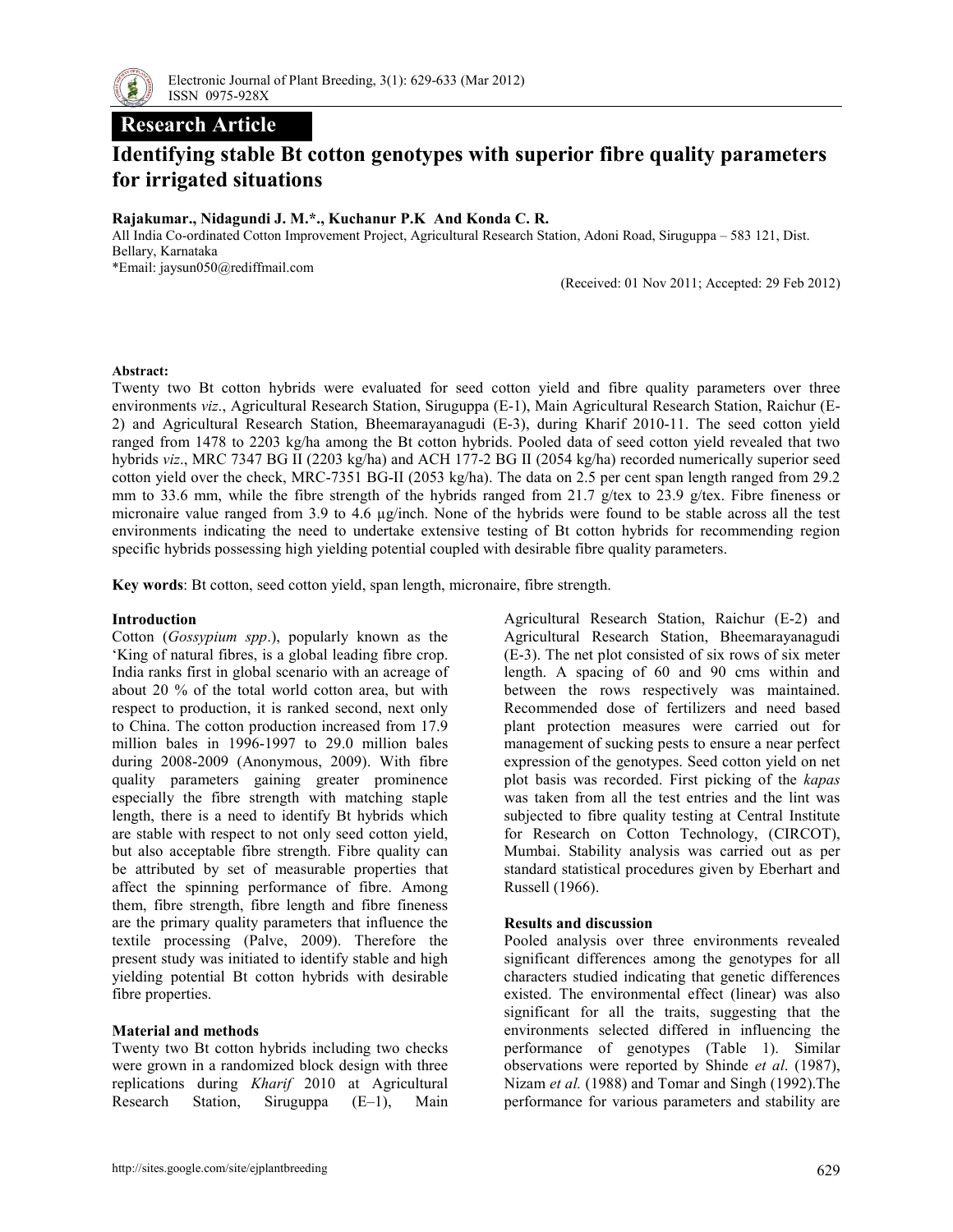

presented in Tables 2 and 3. All the characters *viz*., seed cotton yield (1478 to 2203 kg/ha), lint yield (496 to 738 kg/ha), ginning out-turn (32.9 to 36.9%), 2.5 % span length (29.2 to 33.6 mm), micronaire (3.9 to 4.6  $\mu$ g/inch) and fibre strength (21.7 to 23.9 g/tex) exhibited wide variability.

Seed cotton and lint yield: For seed cotton yield and lint yield, the mean and two stability parameters, *viz.,* regression coefficient (bi) and deviation from regression  $(S^2d)$  revealed significant variation among Bt cotton hybrids ranging from 1478 to 2203 kg/ha and 496 to 738 kg/ha respectively (Table 2). One of the test hybrids (MRC-7347 BG-II) out yielded the best check. For seed cotton yield, hybrids Tulasi-4BG-II, RCH-2 BG-II, ACH-155-2 BG-II and Tulasi-177-2 BG-II (Fig. 1 a and b) were found to be stable for seed cotton yield while the hybrids ACH-177-2 BG-II and MRC-7347 BG-II were found to be stable for lint yield as seen from their regression (bi) values which were nearer to unity and with least deviation from regression values  $(S^2 di)$ .

Fibre quality parameters:The span length ranged from 29.2 to 33.6 mm (Table 3) among the Bt cotton hybrids. The hybrid, Chirutha BG-II, (33.6 mm) followed by Tulasi-118 BG-II (33.2 mm) and MRC-7351 BG-II (32.8 mm) recorded higher 2.5 per cent span length compared to checks. And these hybrids exhibited regression (bi) values of near or equal to one and non significant  $(S^2di)$  values, suggesting that these hybrids were stable for this particular trait.

Micronaire value ranged from fine (3.9 µg/inch) to medium course (4.6 µg/inch). ACH-155-2 BG-II followed by Tulasi-9 BG-II recorded fine and medium micronaire values respectively. Seventeen of the test hybrids recorded higher micronaire values compared to both the checks, MRC-7351 BG-II and ACH-155-2 BG-II, thereby exhibiting coarseness of the fibres.

Fibre strength of the Bt cotton hybrids ranged from 21.7 to 23.9 g/tex. The hybrid MRC-7351 BG-II (23.9 g/tex) recorded the highest fibre strength followed by MRC-7160 BG-II  $(23.5 \text{ g/tex})$  and Bunny Bt (23.2 g/tex). None of the hybrids recorded higher fibre strength over check MRC-7351 BG-II. Among all the Bt cotton hybrids, Tulasi-9 BG-II,MRC-7160 BG-II, MRC-7347 BG-II, Bunny Bt, Rasi-530 BG-II, and VICH-5BG-II had fibre strength (>22 g/tex) and regression (bi) values near to unity and non significant  $(S^2di)$  values (Fig 2 a and b), thereby indicating that these hybrids were stable for this particular trait.

In conclusion, the hybrid MRC-7347 BG-II was found to be the best hybrid with respect to both seed cotton yield and fibre strength, exhibiting near better stability for these two important traits. The study further revealed that none of the hybrids were stable for all characters studied. So Multi-seasonal and multi-location testing of these hybrids is required for recommending suitable hybrids for cultivation for different agro-ecological situations.

### **References**

- Anonymous, 2009. Annual report of All India Coordinated Cotton Improvement Project. Central Institute of Cotton Research, Regional Station, Coimbatore. pp. A-5.
- Eberhart, S.A. and Russell, W.A. 1966. Stability parameters for comparing varieties. *Crop Sci.* , *6*: 36-40.
- Nizam, J. R., Shroff, V. N., Patel, V. G. and Dabholkar, A. R. 1988. Phenotypic stability of single and three way cross hybrids of cotton with respect to their yield and yield components*. J. Indian Soc. Cotton Improv.,*  13: 118-123
- Palve, S. M. 2009. Heterosis and combining ability for fibre properties in upland cotton. *Indian J. Agric. Sci.,* 79:732-34.
- Shinde, Y. M., Thombre, M. V. and Patel, F. 1987. Relationship between genetic make up and phenotypic stability in cotton (*G. hirsutum* L.). *Indian J. Genet*., 47: 189-194.
- Tomar, S. K. and Singh, S. P. 1992. Phenotypic stability of hybrids and their parents for seed cotton yield and its components in Desi cotton (*G arboreum* L.). *Indian J. Genet.,* 52 (3): 238-244.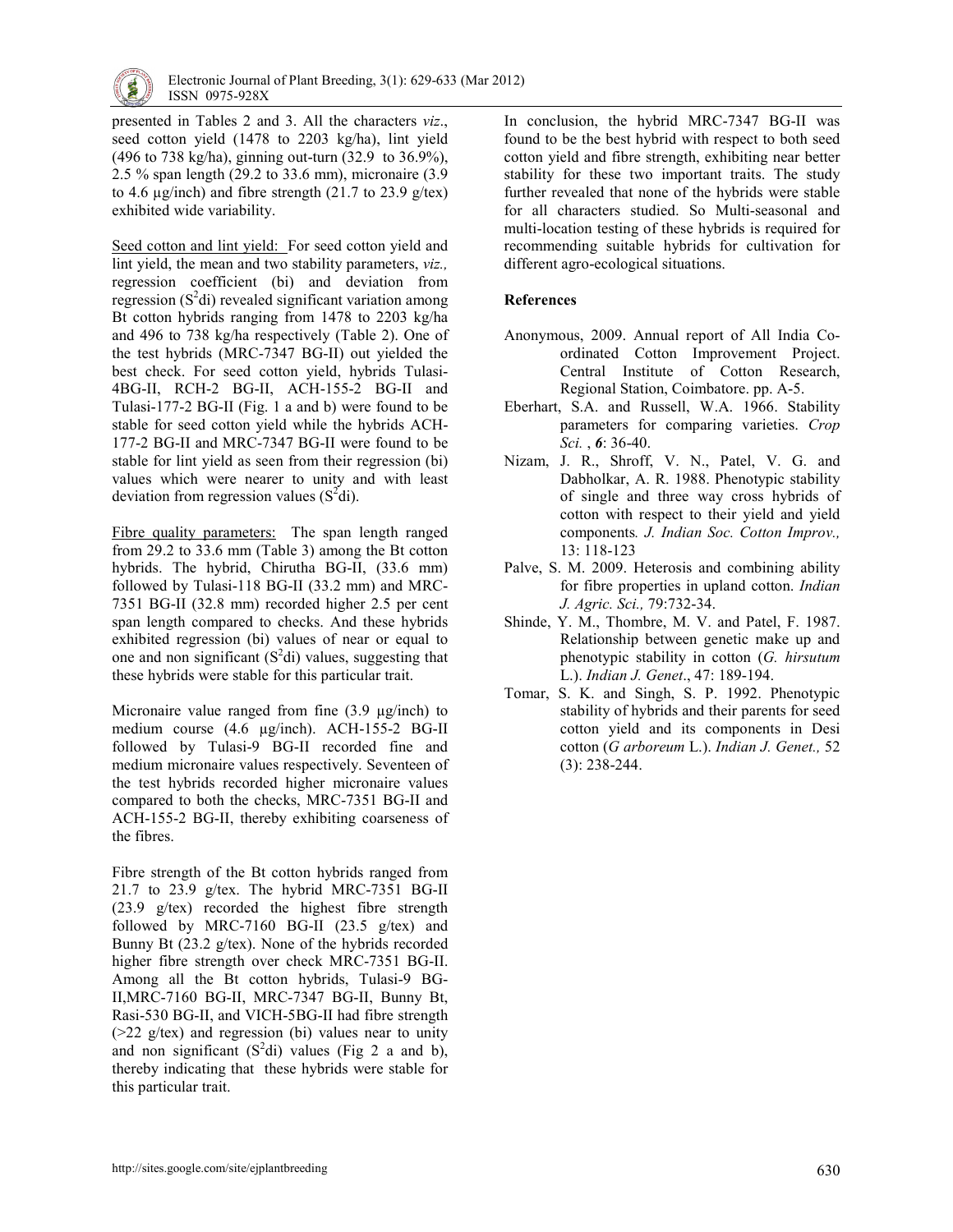

| Source of variations | d. f. | Mean sum of squares |             |             |            |                |               |  |
|----------------------|-------|---------------------|-------------|-------------|------------|----------------|---------------|--|
|                      |       | Seed cotton         | Lint yield  | Ginning     |            | Micronaire     | Fibre         |  |
|                      |       | yield (kg/ha)       | (kg/ha)     | outturn     | length     | $(\mu g/inch)$ | strength      |  |
|                      |       |                     |             | $(\%)$      | (mm)       |                | $(g$ /tex $)$ |  |
| Rep within Env.      | 6     | 2106                | 761         | 1.09        | 0.56       | $2.64**$       | $2.75**$      |  |
| Varieties            | 21    | 75505               | $9997*$     | 4.24        | $3.98*$    | $2.05**$       | 0.86          |  |
| $Env.+(Var.*Env.)$   | 44    | $208110**$          | $31008$ **  | $6.97*$     | 1.90       | $2.22**$       | 0.62          |  |
| Environments         | 2     | 3664942 **          | 582610**    | $60.11**$   | $14.27**$  | $191**$        | 1.63          |  |
| $Var.*$ Env.         | 42    | 43498               | 4737        | 4.44        | 1.31       | $2.24$ **      | 0.57          |  |
| Environments (Lin.)  |       | 7329883 **          | $1165381**$ | $120.22$ ** | $28.54$ ** | $3.83**$       | $3.26*$       |  |
| $Var.* Env.(Lin.)$   | 21    | 40907               | 4395        | $6.00*$     | 0.99       | $4.38**$       | 0.47          |  |
| Pooled Deviation     | 22    | 43995 **            | 4848 **     | $2.75**$    | 1.55       | 0.09           | 0.65          |  |
| Pooled Error         | 126   | 2428                | 518         | 0.67        | 1.03       | 2.37           | 0.60          |  |
| Total                | 65    | 165268              | 24219       | 6.09        | 2.58       | 2.16           | 0.70          |  |

Table 1. Pooled ANOVA for stability of seed cotton yield, its component characters and fibre quality parameters in Bt cotton hybrids

Table 2 . Estimates of stability parameters for individual genotypes with respect to seed cotton yield, lint yield and ginning outturn

| Hybrids                |      | Seed cotton yield (kg/ha) |             |      | Lint yield (kg/ha) |           | Ginning outturn $(\%)$ |         |           |
|------------------------|------|---------------------------|-------------|------|--------------------|-----------|------------------------|---------|-----------|
|                        | Mean | $b_i$                     | $S^2 d_i$   | Mean | $b_i$              | $S^2d_i$  | Mean                   | $b_i$   | $S^2 d_i$ |
| TULASI-9 BG-II         | 1835 | 0.83                      | 33879 **    | 638  | 0.89               | $2372*$   | 34.6                   | 0.68    | $-0.27$   |
| <b>TULASI-4 BG-II</b>  | 1882 | 1.08                      | $-1651$     | 627  | $0.73*$            | $-521$    | 33.5                   | $-0.06$ | 5.59 **   |
| TULASI-118 BG-II       | 1842 | 1.15                      | 26233 **    | 676  | 0.93               | 4419 **   | 36.7                   | 0.24    | $2.28*$   |
| TULASI-117 BG-II       | 1478 | 0.10                      | $-2021$     | 496  | 1.10               | $-477$    | 33.1                   | 2.01    | $-0.06$   |
| <b>MRC-7347 BG-II</b>  | 2203 | 1.09                      | 22339 **    | 727  | 1.18               | $-441$    | 32.9                   | 2.17    | $-0.10$   |
| <b>MRC-7160 BG-II</b>  | 1547 | 1.39                      | $109134$ ** | 530  | 1.28               | $9796$ ** | 34.0                   | 0.89    | 0.91      |
| <b>MRC-7351 BG-II</b>  | 2053 | 1.70                      | $20036$ **  | 704  | 1.47               | $2019*$   | 34.3                   | 0.98    | $2.12*$   |
| <b>MRC-7383 BG-II</b>  | 1907 | 1.16                      | 24760 **    | 649  | 1.13               | $-303$    | 33.7                   | 0.31    | 0.84      |
| <b>BUNNY-Bt</b>        | 1718 | 0.19                      | $12677*$    | 578  | 0.46               | 5385 **   | 33.4                   | 1.87    | 0.35      |
| <b>BUNNY-Bt2</b>       | 1770 | 1.14                      | $11956*$    | 612  | 1.23               | $-253$    | 34.2                   | 0.90    | $2.05*$   |
| CHIRUTHA BG-II         | 1672 | $1.17*$                   | $-2406$     | 600  | 1.05               | $-493$    | 35.9                   | 1.05    | 1.14      |
| <b>MALLIKA BG-II</b>   | 1733 | 0.51                      | 87360 **    | 622  | 0.53               | 7945 **   | 35.8                   | $0.07*$ | $-0.70$   |
| <b>ACH-33-2 BG-II</b>  | 1838 | 0.65                      | 125808 **   | 682  | 0.62               | 28873 **  | 36.9                   | $-0.05$ | $2.79*$   |
| <b>ACH-177-2 BG-II</b> | 2054 | 1.15                      | 45122 **    | 738  | 1.10               | $-268$    | 35.9                   | $-0.41$ | 0.68      |
| <b>ACH-155-2 BG-II</b> | 1711 | 0.62                      | $-390$      | 583  | 0.72               | $-455$    | 33.9                   | 1.13    | 0.10      |
| PRATIK-9632 BG-II      | 1814 | 1.16                      | $101722$ ** | 677  | 1.41               | 18381 **  | 36.7                   | $2.06*$ | $-0.67$   |
| MARUTI-9632 BG-II      | 1752 | 0.80                      | $11633*$    | 609  | 1.35               | 2323 *    | 34.0                   | 2.86    | $17.02**$ |
| RAKHI-621 BG-II        | 1826 | $1.55*$                   | $-2180$     | 624  | 0.94               | $2467*$   | 34.8                   | $-1.21$ | $9.65**$  |
| RASI-530 BG-II         | 1813 | 0.80                      | 1484670 **  | 624  | 0.94               | 992       | 34.7                   | 3.01    | $2.78*$   |
| RCH-2 BG-II            | 1824 | 1.18                      | 3487        | 633  | 1.21               | 149       | 34.5                   | 1.25    | $-0.54$   |
| VICH-5 BG-II           | 1708 | 0.59                      | 72443 **    | 597  | 0.62               | 7422 **   | 34.9                   | 0.97    | $-0.08$   |
| VICH-303 BG-II         | 1822 | 1.15                      | 66397 **    | 623  | 1.10               | 5685 **   | 34.1                   | 1.28    | $-0.65$   |
| Population Mean        | 1809 |                           |             | 630  |                    |           | 34.7                   |         |           |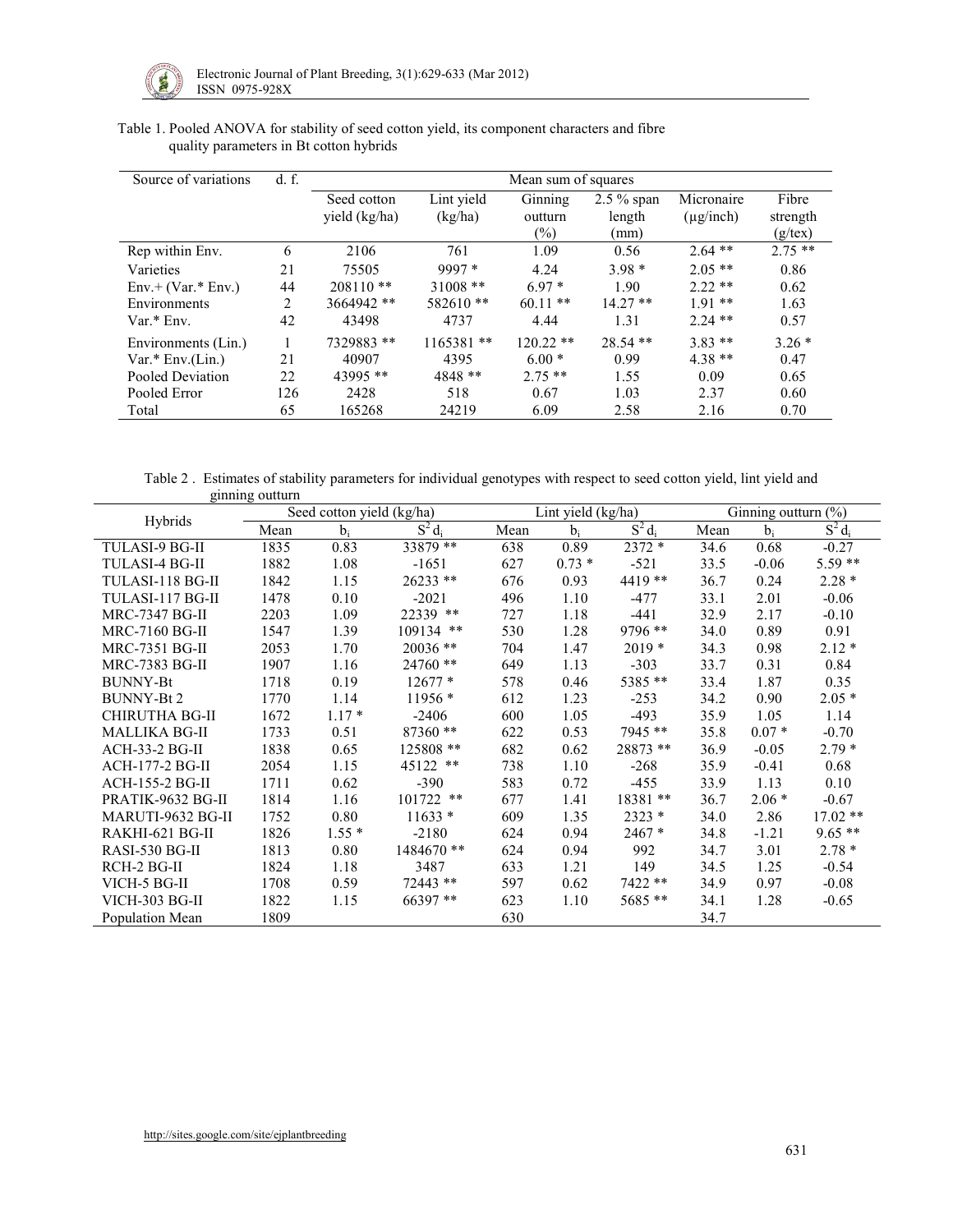

Electronic Journal of Plant Breeding, 3(1):629-633 (Mar 2012)  $\mathbb{S}$  ISSN 0975-928X

Table 3. Estimates of stability parameters for individual genotypes with respect to 2.5 % span length, micronaire and fibre strength

| Hybrids                | $2.5\%$ span length (mm) |         |           |      | Micronaire (µg/inch) |           | Fibre strength $(g$ /tex) |          |           |
|------------------------|--------------------------|---------|-----------|------|----------------------|-----------|---------------------------|----------|-----------|
|                        | Mean                     | $b_i$   | $S^2 d_i$ | Mean | $b_i$                | $S^2 d_i$ | Mean                      | $b_i$    | $S^2 d_i$ |
| <b>TULASI-9 BG-II</b>  | 31.6                     | 1.28    | $-0.25$   | 4.6  | 0.31                 | $-2.38$   | 22.5                      | 1.08     | $-0.53$   |
| TULASI-4 BG-II         | 31.5                     | 0.84    | $-0.99$   | 4.5  | $-0.27*$             | $-2.38$   | 22.8                      | 1.80     | 0.36      |
| TULASI-118 BG-II       | 33.2                     | 0.79    | $-0.89$   | 4.5  | $-0.14$              | $-2.36$   | 23.2                      | 1.93     | $-0.69$   |
| TULASI-117 BG-II       | 31.7                     | $-0.03$ | $-0.97$   | 4.2  | 0.59                 | $-2.37$   | 22.9                      | 3.54     | 1.38      |
| <b>MRC-7347 BG-II</b>  | 31.9                     | 0.70    | $-0.91$   | 4.0  | $-0.91$              | $-2.29$   | 23.4                      | 0.41     | 1.96      |
| <b>MRC-7160 BG-II</b>  | 32.1                     | 0.96    | $-1.02$   | 4.5  | $-0.28$              | $-2.33$   | 23.5                      | 1.32     | $-0.35$   |
| MRC-7351 BG-II         | 32.8                     | 1.21    | $-1.10$   | 4.1  | 0.06                 | $-2.23$   | 23.9                      | $-0.15$  | $-0.50$   |
| MRC-7383 BG-II         | 32.4                     | 1.63    | $-0.79$   | 4.0  | $-0.73*$             | $-2.38$   | 22.7                      | 3.17     | $-0.42$   |
| <b>BUNNY-Bt</b>        | 32.6                     | 0.55    | $-0.72$   | 4.3  | 0.40                 | $-2.37$   | 23.2                      | 0.93     | $-0.70$   |
| <b>BUNNY-Bt2</b>       | 32.8                     | 1.87    | $4.50*$   | 4.4  | 0.11                 | $-2.36$   | 23.2                      | 3.32     | $-0.65$   |
| CHIRUTHA BG-II         | 33.6                     | 1.02    | $-0.14$   | 4.2  | 0.50                 | $-2.29$   | 23.2                      | 3.57     | $-0.42$   |
| <b>MALLIKA BG-II</b>   | 31.9                     | 1.51    | $-0.14$   | 4.5  | $-0.74$              | $-2.36$   | 22.5                      | 1.73     | 0.93      |
| $ACH-33-2 BG-II$       | 29.2                     | $-0.62$ | $7.62**$  | 4.3  | $-0.29$              | $-2.29$   | 21.7                      | $-1.55*$ | $-0.70$   |
| <b>ACH-177-2 BG-II</b> | 32.4                     | 0.88    | 0.62      | 4.1  | 23.35                | $-1.15$   | 23.4                      | 2.67     | $-0.35$   |
| <b>ACH-155-2 BG-II</b> | 31.4                     | 3.56    | 2.59      | 3.9  | $-1.089$             | $-2.35$   | 22.8                      | $-2.04$  | $-0.41$   |
| PRATIK-9632 BG-II      | 29.5                     | 0.62    | $-0.75$   | 4.4  | $-0.59$              | $-2.37$   | 21.9                      | 1.16     | $-0.31$   |
| MARUTI-9632 BG-II      | 30.4                     | 1.35    | 1.04      | 4.4  | 0.11                 | $-2.36$   | 22.4                      | $-2.78$  | $-0.57$   |
| RAKHI-621 BG-II        | 30.3                     | $-0.14$ | 1.90      | 4.3  | 0.48                 | $-2.38$   | 22.7                      | $-1.40$  | 0.38      |
| RASI-530 BG-II         | 30.1                     | 0.93    | $4.93*$   | 4.2  | 0.59                 | $-2.37$   | 23.0                      | 0.83     | $-0.55$   |
| RCH-2 BG-II            | 31.5                     | 0.96    | $-0.86$   | 4.5  | $0.09*$              | $-2.38$   | 22.0                      | 0.60     | 0.11      |
| VICH-5 BG-II           | 32.3                     | 2.13    | $-0.85$   | 4.4  | $-0.10*$             | $-2.38$   | 23.1                      | 0.48     | $-0.25$   |
| <b>VICH-303 BG-II</b>  | 31.4                     | $-0.04$ | $-0.99$   | 4.4  | 0.54                 | $-2.36$   | 22.7                      | 1.42     | 1.14      |
| Population Mean        | 31.7                     |         |           | 4.5  |                      |           | 22.8                      |          |           |



| Legend | Hybrids                |
|--------|------------------------|
| A/1    | TULASI-9 BG-II         |
| B/2    | <b>TULASI-4 BG-II</b>  |
| C/3    | TULASI-118 BG-II       |
| D/4    | TULASI-117 BG-II       |
| E/5    | <b>MRC-7347 BG-II</b>  |
| F/6    | <b>MRC-7160 BG-II</b>  |
| G/7    | <b>MRC-7351 BG-II</b>  |
| H/8    | <b>MRC-7383 BG-II</b>  |
| I/9    | <b>BUNNY-Bt</b>        |
| J/10   | <b>BUNNY-Bt2</b>       |
| K/11   | CHIRUTHA BG-II         |
| L/12   | <b>MALLIKA BG-II</b>   |
| M/13   | <b>ACH-33-2 BG-II</b>  |
| N/14   | <b>ACH-177-2 BG-II</b> |
| O/15   | ACH-155-2 BG-II        |
| P/16   | PRATIK-9632 BG-II      |
| Q/17   | MARUTI-9632 BG-II      |
| R/18   | RAKHI-621 BG-II        |
| S/19   | RASI-530 BG-II         |
| T/20   | RCH-2 BG-II            |
| U/21   | VICH-5 BG-II           |
| V/22   | VICH-303 BG-II         |

 **Fig. 1a. Mean and regression coefficient (bi) of Bt cotton hybrids for seed cotton yield (kg/ha)**